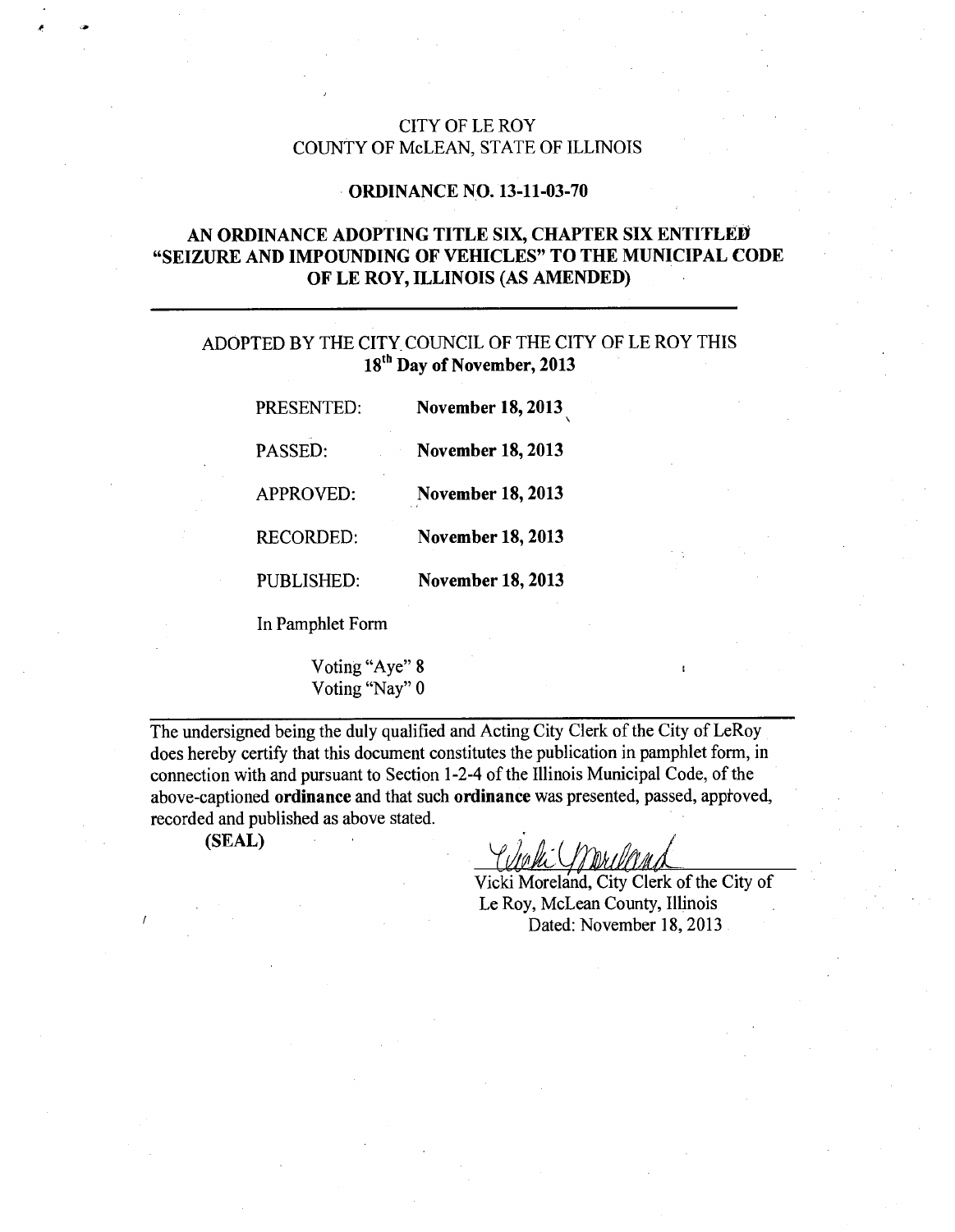# ORDINANCE 13-11-03-70

# AN ORDINANCE ADOPTING TITLE SIX, CHAPTER SIX ENTITLED "SEIZURE AND IMPOUNDING OF VEHICLES" TO THE MUNICIPAL CODE OF LE ROY, ILLINOIS (as amended)

### TITLE 6

MOTOR VEHICLES AND TRAFFIC CHAPTER 6 SEIZURE AND IMPOUNDING OF VEHICLES

### SECTION:

- 6-6-1: Definitions
- 6-6-2: Violations Authorizing Impoundment
- 6-6-3: Offenses
- 6-6-4: General Regulations
- 6-6-5: Notice
- 6-6-6: Preliminary Hearing
- 6-6-7: Administrative Hearing
- 6-6-8: Administrative Fee
- 6-6-9: Vehicle Possession
- 6-6-10: Administrative Review
- 6-6-11: Fund Management
- 6-6-12: Severability

6-6-1: DEFINITIONS: As used in this chapter, the following words, terms, and titles shall have the following meanings:

A. HEARING OFFICER: An attorney with three (3) years of experience as a practicing attorney and certified to practice law in the State of Illinois

B. OWNER, OWNER OF RECORD, OR REGISTERED OWNER: The owner, lessee, or record title holder to any motor vehicle as registered with the Secretary of State, State of Illinois.

C. ILCS: Illinois Compiled Statutes, or the Criminal Code of 1961, or the Criminal Code of 2012.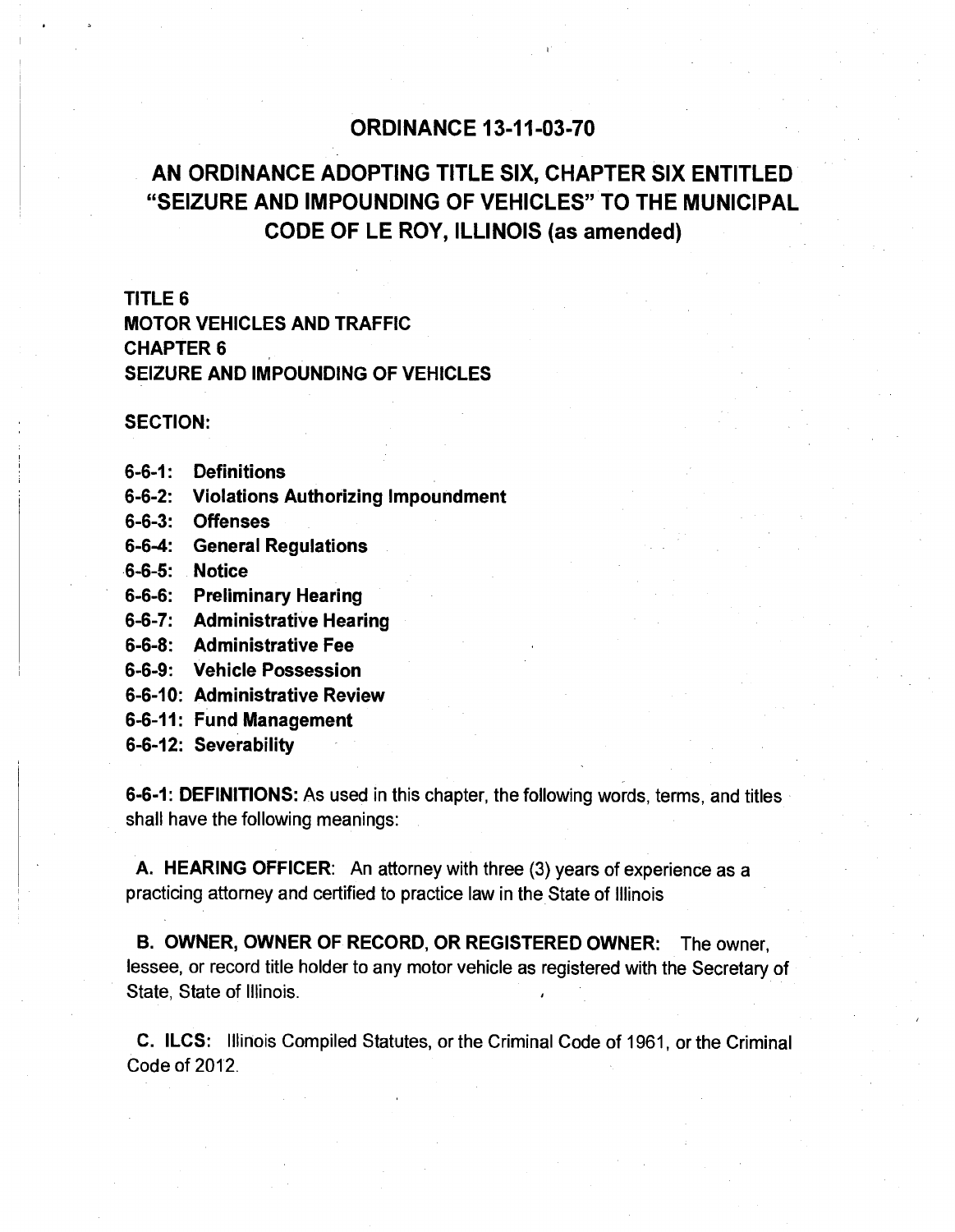### 6-6-2: VIOLATIONS AUTHORIZING IMPOUNDMENT:

A motor vehicle, operated with permission, express or implied, of the owner of record, which is used in connection with any of the following violations set forth in Section 6-6-3 herein, may be subject to seizure and impoundment by the City or authorized towing company if the violation prevents the driver from lawfully operating the vehicle, or if a Police Officer authorized to make arrests by the City, determines that impoundment of the vehicle is reasonably necessary as a community care taking function so that the vehicle does not jeopardize public safety and the efficient movement of vehicular traffic. The owner of record of said vehicle, or agent of said owner, shall be liable to the City for an administrative fee in addition to any towing and storage fees charged by the authorized towing company, as hereinafter provided.

#### 6-6-3: OFFENSES:

A. Operation or use of a motor vehicle in the commission of, or in the attempt to commit, an offense for which a motor vehicle may be seized and forfeited pursuant to Section 36-1 of the Criminal Code of 2012, shall subject the owner to an administrative fee of four hundred dollars (\$400.00).

B. Driving under the influence of alcohol, another drug or drugs, an intoxicating compound or compounds, or any combination thereof, in violation of Section 11-501 of the Illinois Vehicle Code, shall subject the owner to an administrative fee of four hundred dollars (\$400.00).

C. Operation or use of a motor vehicle in the commission of, or in the attempt to commit, a felony or in violation of the Cannabis Control Act, shall subject the owner to an administrative fee of four hundred dollars (\$400.00).

D. Operation or use of a motor vehicle in the commission of, or in the attempt to commit, an offense in violation of the Illinois Controlled Substances Act, shall subject the owner to an administrative fee of four hundred dollars (\$400.00).

E. Operation or use of a motor vehicle in the commission of, or in the attempt to commit, an offense in violation of Section 24-1, 24-1.5, or 24-3.1 of the Criminal Code of 1961 or the Criminal Code of 2012, shall subject the owner to an administrative fee of four hundred dollars (\$400.00).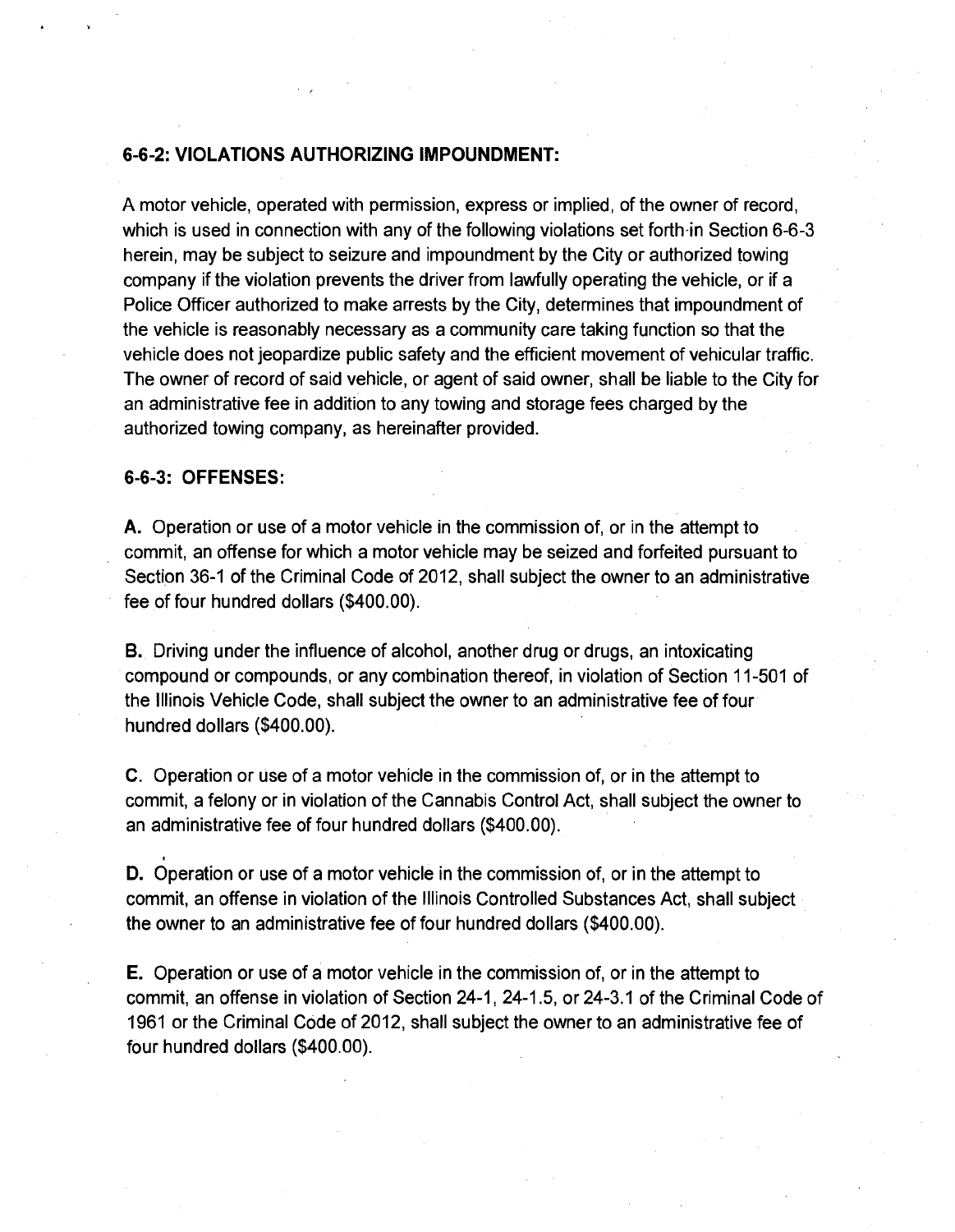F. Driving while a driver's license, permit, or privilege to operate a motor vehicle is suspended or revoked pursuant to Section 6-303 of the Illinois Vehicle Code; Except that vehicles shall not be subjected to seizure or impoundment if the suspension is for an unpaid citation (parking or moving) or due to failure to comply with emission testing, shall subject the owner to an administrative fee of four hundred dollars (\$400.00).

G. Operation or use of a motor vehicle while soliciting, possessing, or attempting to possess cannabis or a controlled substance, as defined by the Cannabis Control Act or the Illinois Controlled Substances Act, shall subject the owner to an administrative fee of four hundred dollars (\$400.00).

H. Operation or use of a motor vehicle with an expired driver's license, in violation of Section 6-101 of the Illinois Vehicle Code, if the period of expiration is greater than one year, shall subject the owner to an administrative fee of four hundred dollars (\$400.00).

I. Operation or use of a motor vehicle without ever having been issued a driver's license or permit, in violation of 6-101 of the Illinois Vehicle Code, or operating a motor vehicle without ever having been issued a driver's license or permit due to a person's age, shall subject the owner to an administrative fee of four hundred dollars (\$400.00).

J. Operation or use of a motor vehicle by a person against whom a warrant has been issued by a circuit clerk in Illinois for failing to answer charges that the driver violated Section 6-101, 6-303, or 11-501 of the Illinois Vehicle Code, shall subject the owner to an administrative fee of four hundred dollars (\$400.00).

K. Operation or use of a motor vehicle in the attempt to commit, an offense in violation of Article 16 or 16A of the Criminal Code of 1961 or the Criminal Code of 2012, shall subject the owner to an administrative fee of four hundred dollars (\$400.00).

L. Operation or use of a motor vehicle in the commission of or attempt to commit, any other misdemeanor or felony offense in violation of the Criminal Code of 1961 or the Criminal Code of 2012, shall subject the owner to an administrative fee of four hundred dollars (\$400.00);

M. Operation or use of a motor vehicle in violation of Section 11-503 of this Code: (1) while the vehicle is part of a funeral procession; or (2) in a manner that interferes with a funeral procession, shall subject the owner to an administrative fee of four hundred dollars (\$400.00).

#### 6-6-4: GENERAL REGULATIONS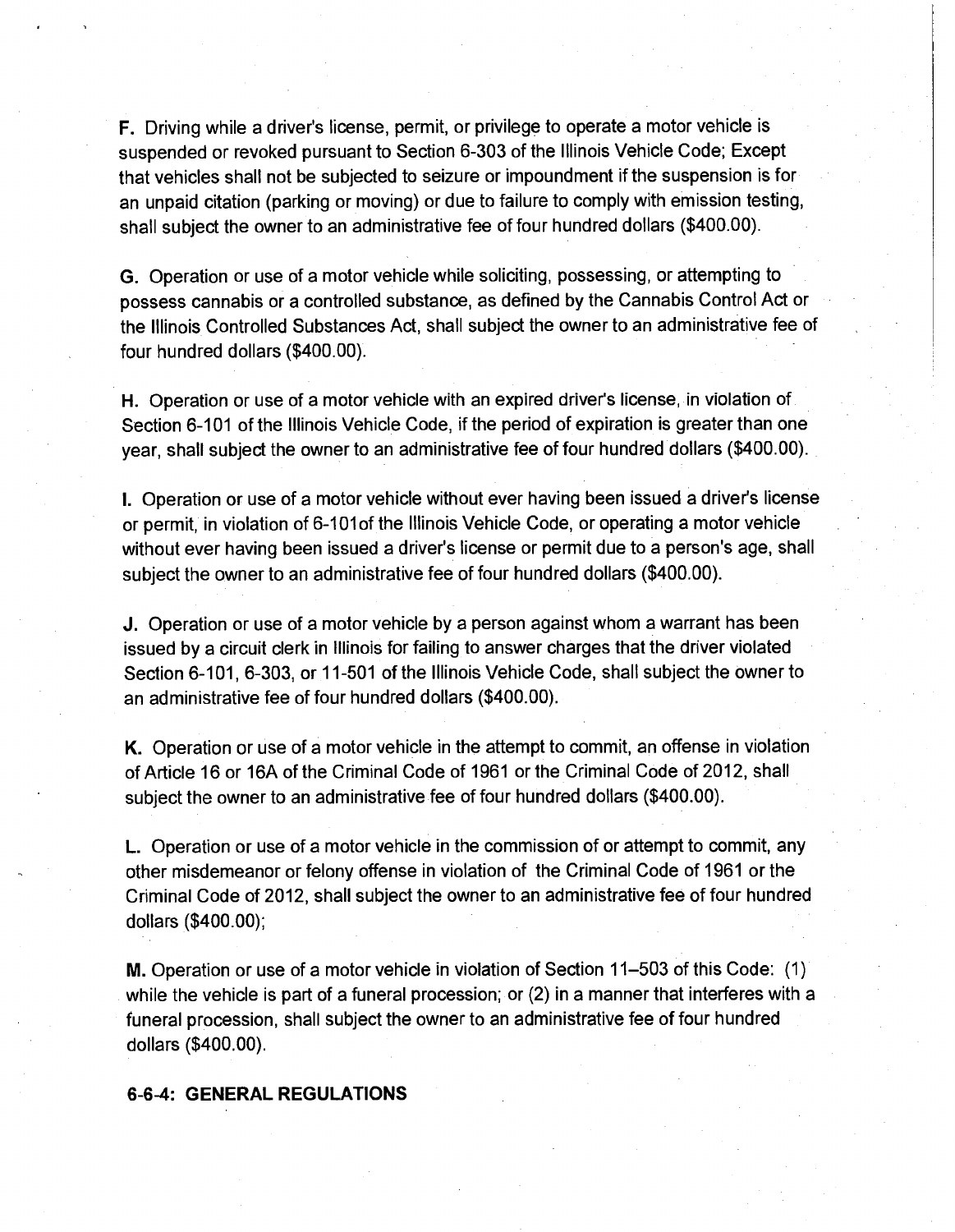A. This chapter shall not replace or otherwise abrogate any existing State or Federal laws or City Ordinances pertaining to the vehicle seizure, towing and impoundment, and the owner of record shall be subject to the fees and penalties provided in this chapter in addition to any penalties that may be assessed by a court for any underlying criminal charges, and in addition to any fees charge by an authorized towing company for towing and storage.

B. Fees provided for in this chapter shall not apply if the vehicle used in the violation was stolen at the time of impounding, as demonstrated by verifiable proof, such as if the theft was reported to the appropriate police authorities within twenty-four (24) hours after the theft was discovered

#### 6-6-5: NOTICE:

A. Whenever a Police Officer has probable cause to believe that a vehicle is subject to towing and impoundment pursuant to this chapter, the police officer shall provide for the towing of the vehicle to a facility authorized by the City of LeRoy. The Police Chief is authorized to develop internal protocol and procedures in this regard.

B. Before or at the time the vehicle is towed, the police officer shall notify or make a reasonable attempt to notify the owner, lessee, or person identifying himself or herself as the owner or lessee, or any person who is found to be in control of the vehicle at the time of the alleged offense, of the seizure and impoundment, and of the owner's or lessee's right to request a preliminary and an administrative vehicle impoundment hearing to challenge the impoundment and fees, as provided for in Sections 6-6-6 through 6-6-8 of this chapter.

C. The vehicle shall be impounded pending the completion of the administrative hearing, unless the owner, lessee, or lien holder of the vehicle posts with the City a cash bond in the amount of four hundred dollars (\$400.00) and pays the accrued towing and storage charges.

#### 6-6-6: PRELIMINARY HEARING:

A. If the owner of record of a vehicle impounded pursuant to this chapter desires a preliminary appeal of the impoundment, said owner must make a request for the preliminary hearing within twenty-four (24) hours of the impoundment, excluding Saturdays, Sundays, and City holidays.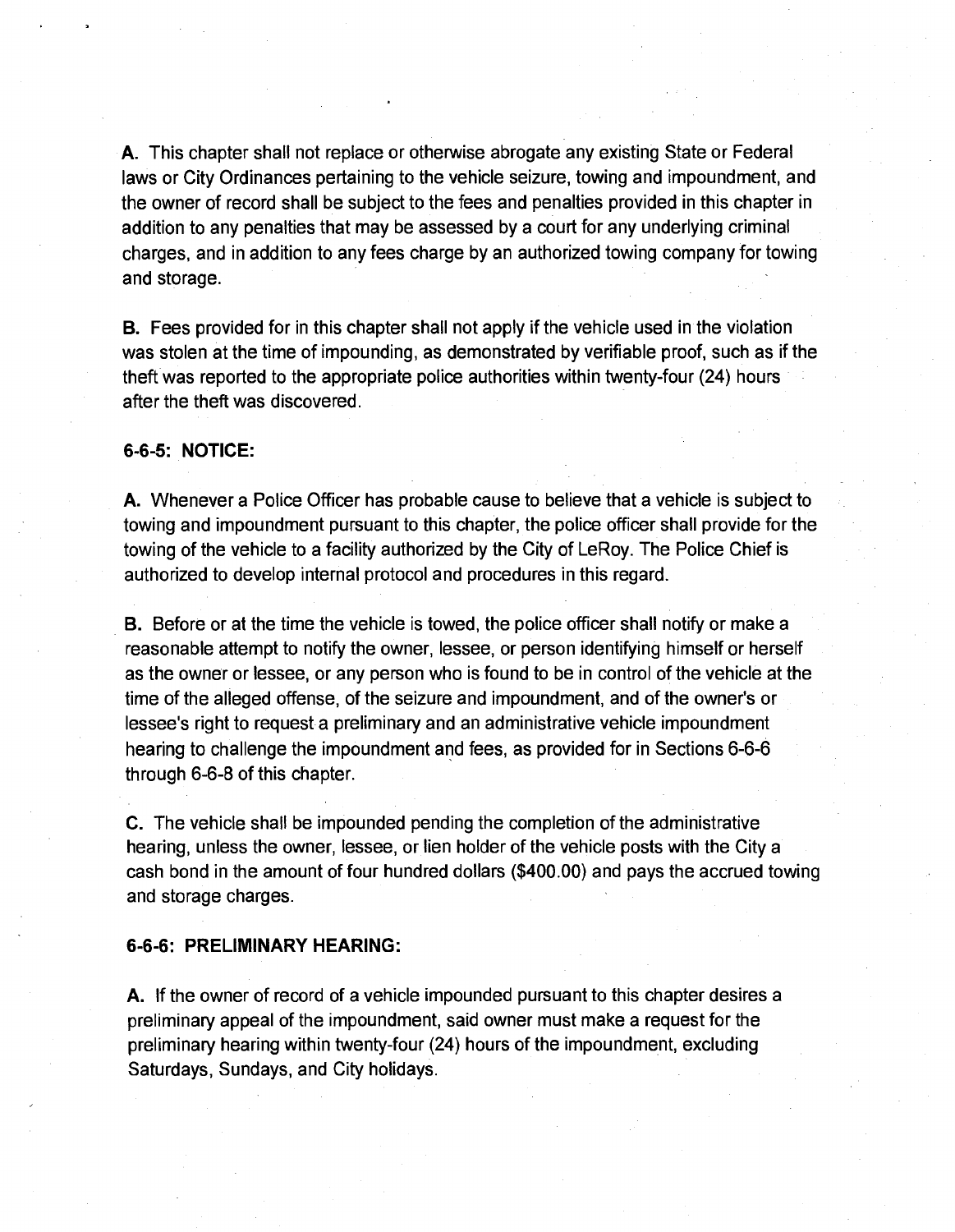B. Said request shall be in writing and filed with the Chief of Police, or his or her designee, who shall conduct such preliminary hearing within forty-eight (48) hours after receipt of the request, excluding Saturdays, Sundays, and City holidays.

C. All interested persons shall be given reasonable opportunity to be heard at the preliminary vehicle impoundment hearing.

D. The preliminary hearing shall be recorded and the formal rules of evidence will not apply. Hearsay evidence shall be admissible only if it is the type commonly relied upon by reasonably prudent persons in the conduct of their affairs. Persons appearing at the preliminary hearing may be represented by counsel at their expense.

E. If, after the hearing, the Chief of Police, or his or her designee, determines there is probable cause to believe that the vehicle is subject to impoundment pursuant to this chapter, he/she shall order the continued impoundment of the vehicle as provided in this chapter unless the owner of the vehicle posts with the City a cash bond in the amount of four hundred dollars (\$400.00) and pays the accrued towing and storage charges.

F. If the Chief of Police, or his or her designee, determines that there is no probable cause to believe that the vehicle is subject to impoundment pursuant to this chapter, the vehicle will be returned without penalty or other fees.

#### 6-6-7: ADMINISTRATIVE HEARING:

A. Within ten (10) days after a vehicle is impounded pursuant to this chapter, unless the Chief of Police determines that no probable cause exists per Section 6-6-6(F) of this chapter, the City shall notify by personal service or certified mail, return receipt requested, the owner of record and any lessee and lien holders of record of the date, time, and location of an administrative hearing that will be conducted, pursuant to this chapter, within forty five (45) days of the service or mailing of said notice of hearing.

B. The hearing shall be recorded and conducted by a Hearing Officer, as defined in Section 6-6-1(A), designated by the City Administrator. Persons appearing at the hearing may be represented by counsel at their expense.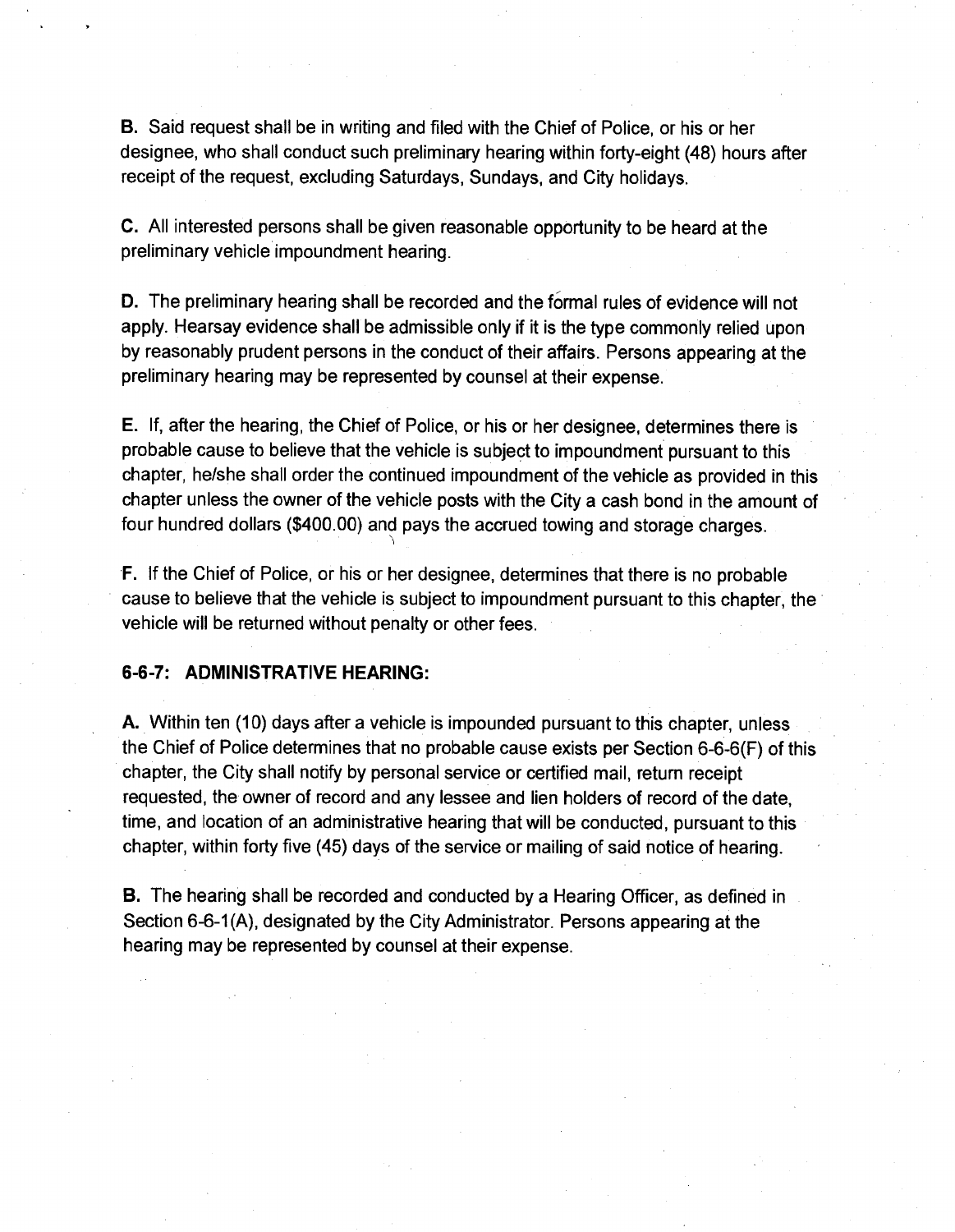C. The owner of record or lessee of the impounded vehicle shall appear at this administrative hearing and enter a plea of guilty or not guilty. If a plea of guilty is entered, the cause will be disposed of at that time. If the owner of record of the impounded vehicle enters a plea of not guilty, the administrative hearing will go forward unless continued by the Hearing Officer. If continued, the hearing shall be held within forty-five (45) days of the continuance.

D. At any time prior to the hearing date, the Hearing Officer may, at the request of either party, on his own initiative, direct witnesses to appear and give testimony at the hearing. The formal rules of evidence will not apply at the hearing and hearsay evidence shall be admissible only if it is the type commonly relied upon by reasonably prudent people in the conduct of their affairs.

E. If, after the hearing, the Hearing Officer determines, by a preponderance of the evidence, that the impounded vehicle was used in connection with a violation set forth in this chapter, the Hearing Officer shall enter a written decision sustaining the impoundment and finding owner of record or lessee of the impounded vehicle civilly liable to the City for an Administrative fee in the amount of four hundred dollars (\$400.00) and requiring the impounded vehicle to be impounded until the owner of record pays the administrative fee to the City plus costs to the authorized towing company of record for the towing and storage of the vehicle.

F. If the Hearing Officer finds no such violation occurred, the Hearing Officer shall enter a written order overruling the impoundment and directing the immediate return of the owner's cash bond without fees and the release of the vehicle.

#### 6-6-8: ADMINISTRATIVE FEE:

A. If an administrative fee is imposed pursuant to this Chapter, such fee shall constitute a debt due and owing the City. If a cash bond has been posted pursuant to this Chapter the bond shall be applied to the fee. If a vehicle has been impounded when such fee is imposed, the City may seek to obtain a judgment on the debt and enforce such judgment against the vehicle's owner as provided by law.

B. Except as provided otherwise in this Chapter, a vehicle shall continue to be impounded until the fee is paid to the City and any applicable towing/storage costs are paid to the towing company, in which case possession of the vehicle shall be given to the person who is legally entitled to possess the vehicle, or the vehicle is sold or otherwise disposed of to satisfy a judgment to enforce a lien as provided by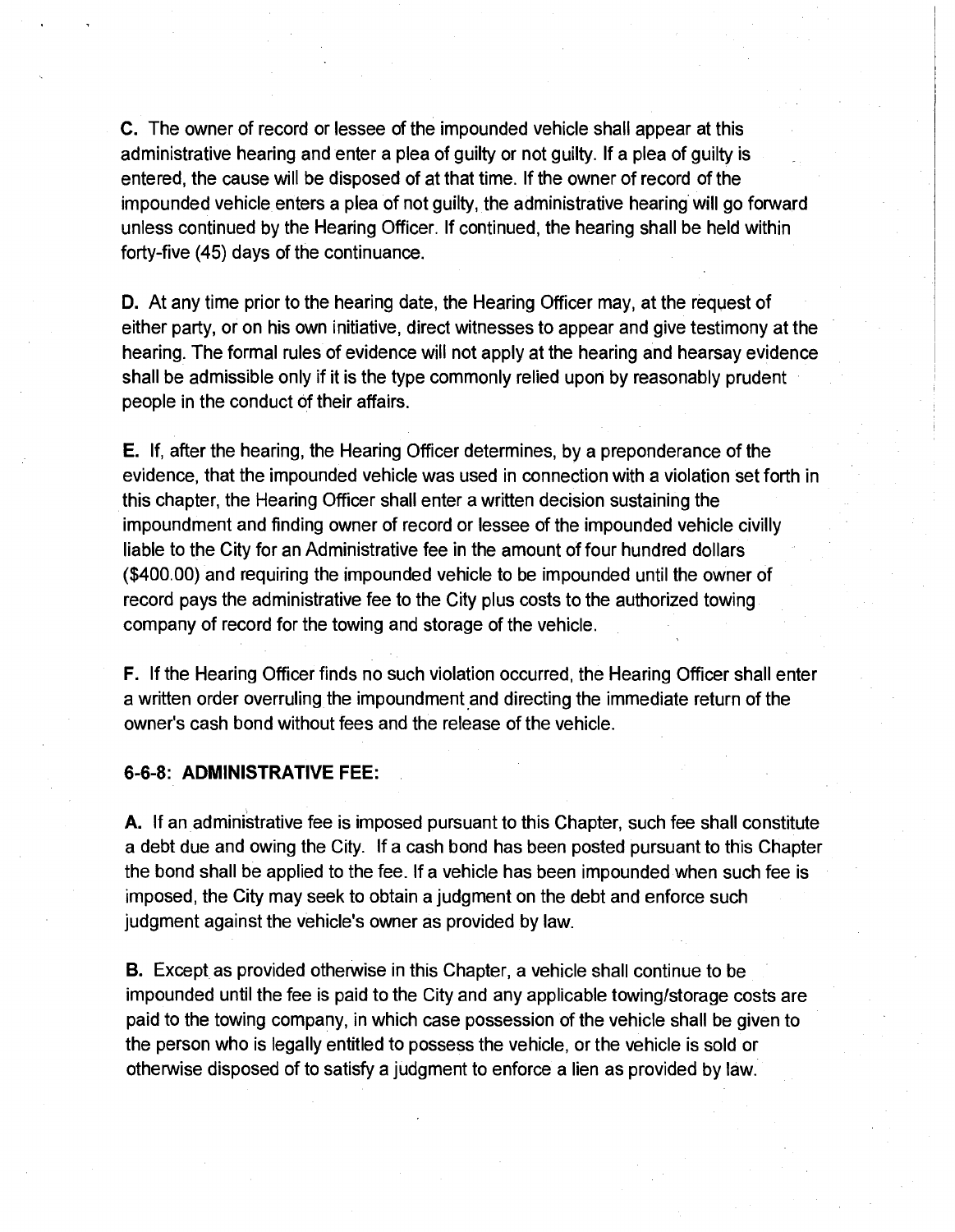C. If the administrative fee and other applicable fees and costs are not paid within thirty-five (35) days after the Hearing Officer issues a written decision sustaining the impounding, if no administrative review is sought, or within thirty-five (35) days after an action for administrative review has been resolved in favor of the City, whichever is applicable, the vehicle shall be deemed abandoned and shall be disposed of in a manner provided by law for the disposition of abandoned vehicles.

#### 6-6-9: VEHICLE POSSESSION:

A. Except as otherwise specifically provided by law, no owner, lien holder, or other person shall be legally entitled to take possession of a vehicle impounded under this section until administrative fees and costs applicable under this chapter have been paid. However, whenever a person with a lien of record against an impounded vehicle has commenced foreclosure proceedings, possession of the vehicle shall be given to that person if they agree in writing to refund the City the amount of the net proceeds of any foreclosure sale, less the amounts required to pay all lien holders of record, not to exceed the administrative fee, plus applicable towing and storage costs.

#### 6-6-10: ADMINISTRATIVE REVIEW:

A. Any owner, lien holder, or other person with a legal interest in the vehicle, shall have the right to appeal the decision of the Hearing Officer to Circuit Court, pursuant to the Administrative Review Act (735 ILCS 5/3-101 et seq.).

#### 6-6-11: FUNDS MANAGEMENT:

A. All funds related to penalties and forfeiture described in this Chapter shall be managed by the City Clerk. All such funds shall be deposited in the DUI account of the LeRoy Police Department.

#### 6-6-12: SEVERABILITY:

A. If any section, sentence, clause, or phrase of this Chapter is for any reason held to be invalid or unconstitutional by a decision of any court with competent jurisdiction, such a decision shall not affect the validity of the remaining portions of this Chapter.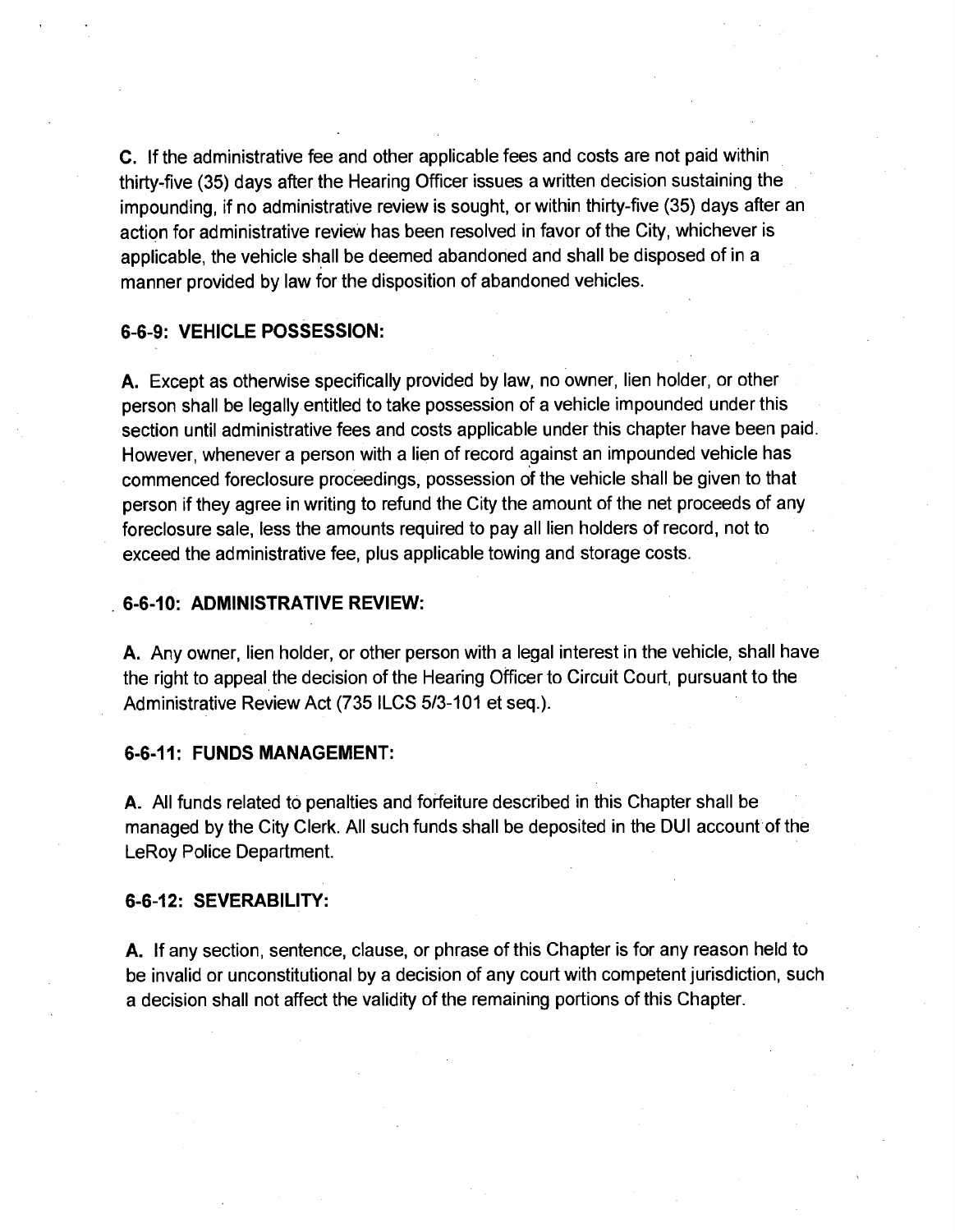SECTION 2. This ordinance shall be in full force and effect from and after its passage and approval as required by law.

PASSED by the City Council of the City of Le Roy, Illinois, upon the motion

made by James Bratcher, and seconded by Rae Anne Ahlers by roll call vote on the 18<sup>th</sup>

day of November, 2013 as follows

Aldermen Elected 8 Aldermen Present 8

Voting Aye:

Dawn Hanafin, Rae Ann Ahlers, Mike Bailey, Anne Anderson, Greg Steffen, Judy Marshall, Monti Albert, James Bratcher

Voting Nay: **None** 

Absent:

Abstain: None

Other: None

And deposited and filed in the office of the City Clerk in said municipality on the 18<sup>th</sup> day of November, 2013.

Vicki Moreland, City Clerk of the City of Le Roy,Mc Lean County, Illinois

APPROVED BY the Mayor of the City of Le Roy, Illinois, this 18<sup>th</sup> day of November, 2013

Steve Dean Mayor of the City of Le Roy, Mc Lean County, Illinois

ATTEST: (SEAL) I

Vicki Moreland, City Clerk of the City of Le Roy, Mc Lean County, Illinois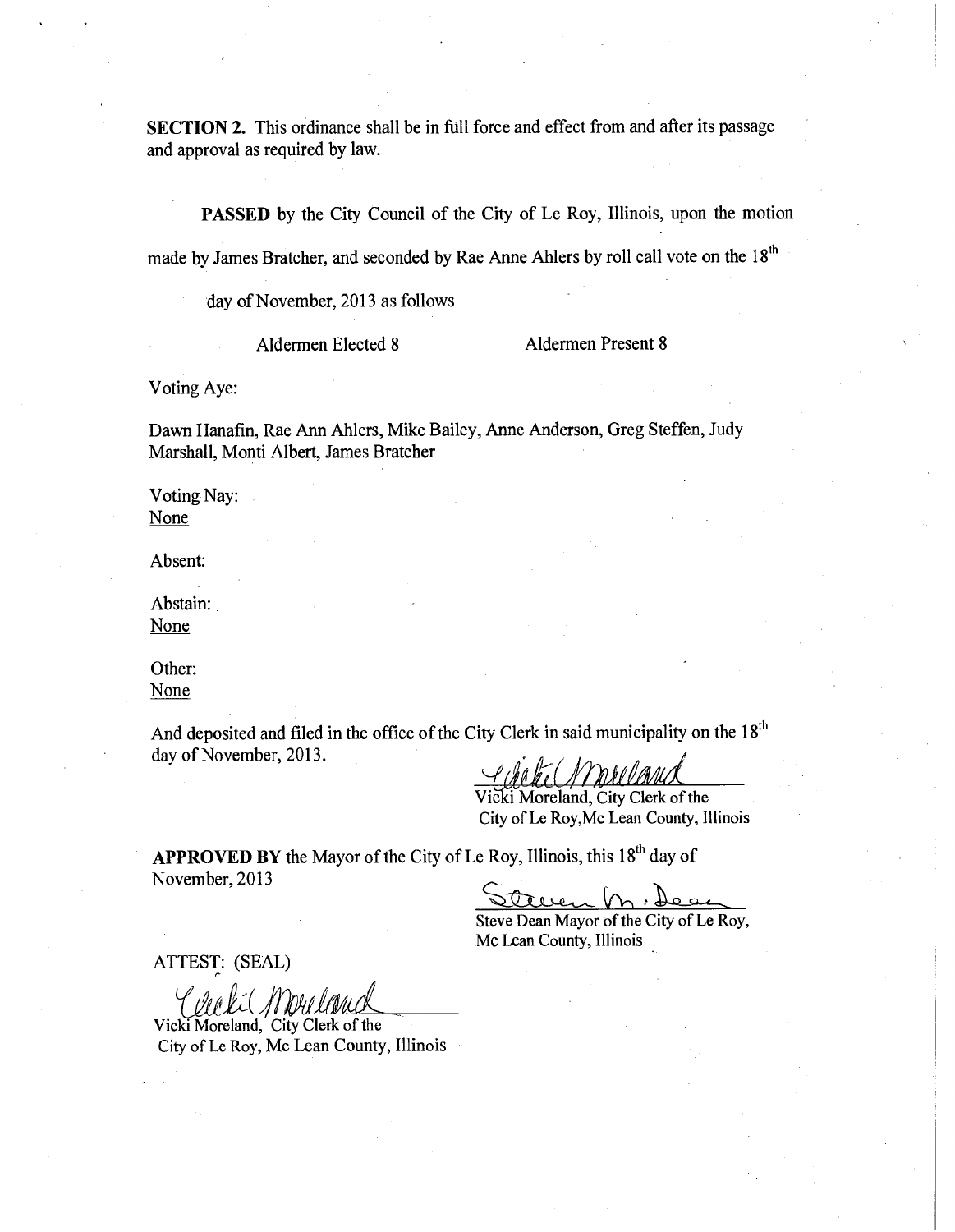#### **CERTIFICATE**

I, Vicki Moreland, certify that I am the duly appointed and acting Municipal City Clerk of the City of Le Roy, of McLean County, Illinois.

I further certify that on November 18, 2013 the Corporate Authorities of such municipality passed and approved Ordinance No. 13-11-03-70 entitled:

### AN ORDINANCE ADOPTING TITLE SIX, CHAPTER SIX ENTITLED "SEIZURE AND IMPOUNDING OF VEHICLES" TO THE MUNICIPAL CODE OF LE ROY, ILLINOIS (AS AMENDED)

Which provided by its terms that it should be published in pamphlet form.

The pamphlet form of Ordinance No. 13-11-03-70, including the Ordinance and a cover sheet thereof, was prepared, and a copy of such Ordinance was posted at the municipal building, commencing on November 18, 2013 and continuing for at least ten days thereafter. Copies of such Ordinance were also available for public inspection upon request in the office of the municipal clerk.

Dated at Le Roy, Illinois this 18<sup>th</sup> day of November, 2013.

(SEAL)

Vicki Moreland, Municipal City Clerk of the City of Le Roy, McLean County, Illinois